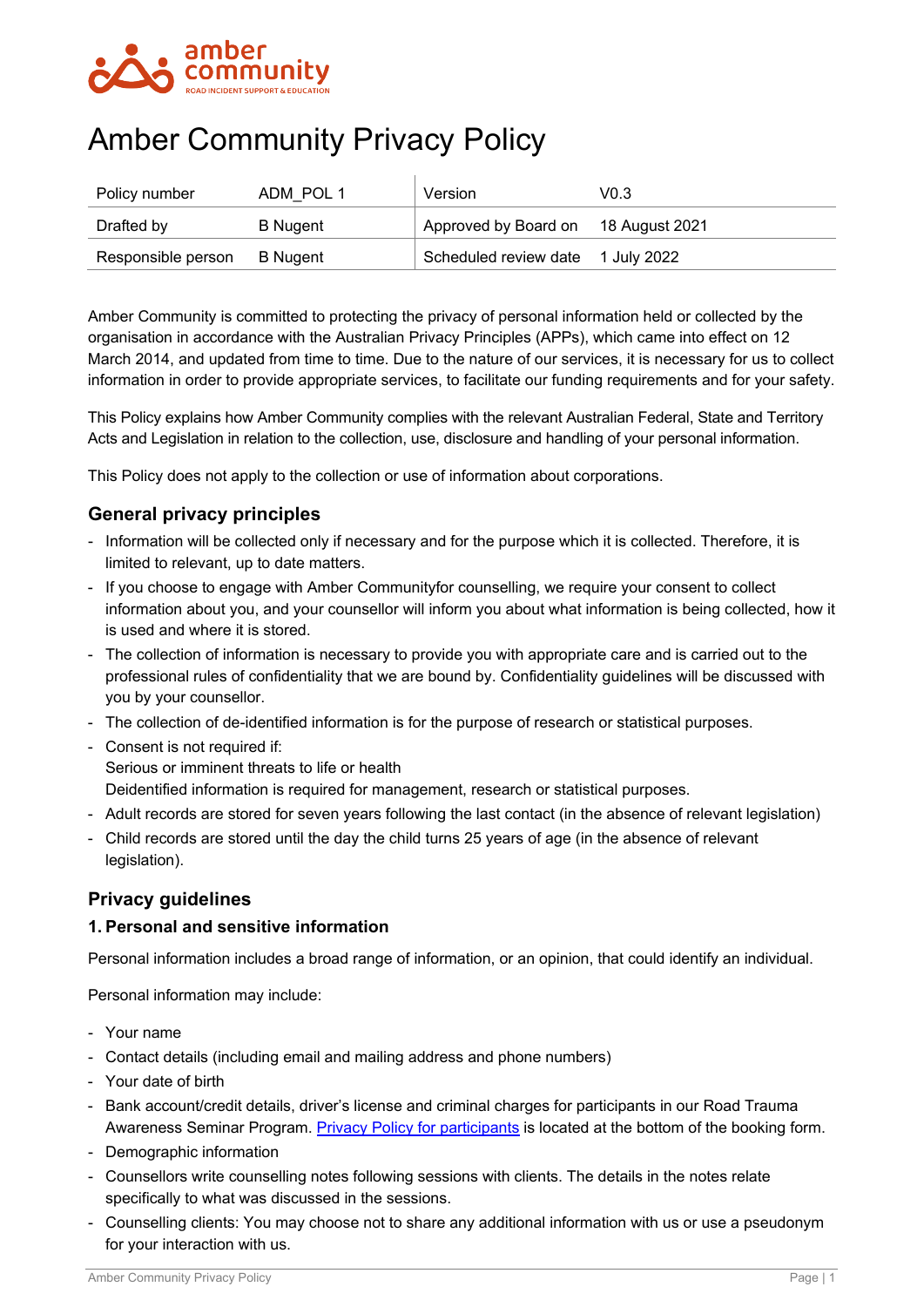

Sensitive information is personal information that includes information or an opinion about an individual and includes but is not limited to:

- Race or ethnic origin
- Political opinions or associations
- Religious or philosophical beliefs
- Sexual orientation or practices
- Criminal record
- Health or genetic information.

Amber Community only collects sensitive information that is directly related to the reason they have engaged with the organisation and will only be collected with consent from the individual.

#### **2. How we collect personal information**

Amber Community collects personal information only by fair and lawful means where it is reasonable and practical to do so. This information can be collected by the following means:

- Correspondence and phone calls
- Conference and other event registration forms
- Online booking system
- Sign up for newsletters and publications
- Amber Community may also seek personal information from publicly available sources, such as directories, or educational institutions, registration boards or employers, for the purpose of verifying information provided to Amber Community.
- Amber Community considers handling the personal information of an individual under the age of 18. We must decide if the individual has the capacity to consent on a case-by-case basis. As a general rule, an individual under the age of 18 has the capacity to consent if they have the maturity to understand what's being proposed. If they lack maturity, it may be appropriate for a parent or guardian to consent on their behalf.
- If it's not practical for Amber Community to assess the capacity of individuals on a case-by-case basis, as a general rule, Amber Community may assume an individual over the age of 16 has capacity unless they're unsure.

#### **3. How we use your personal information**

Your personal information may be used in order to:

- Provide you with a large range of services
- Administer, manage and develop our services
- Comply with our statutory, legislative, legal or contractual obligations
- Communicate with you and assist you with your enquiries
- Respond to requests, inquiries, complaints or applications
- With your permission, to update you on relevant services, newsletters, and events
- Conduct data analysis and audits
- Identify usage trends.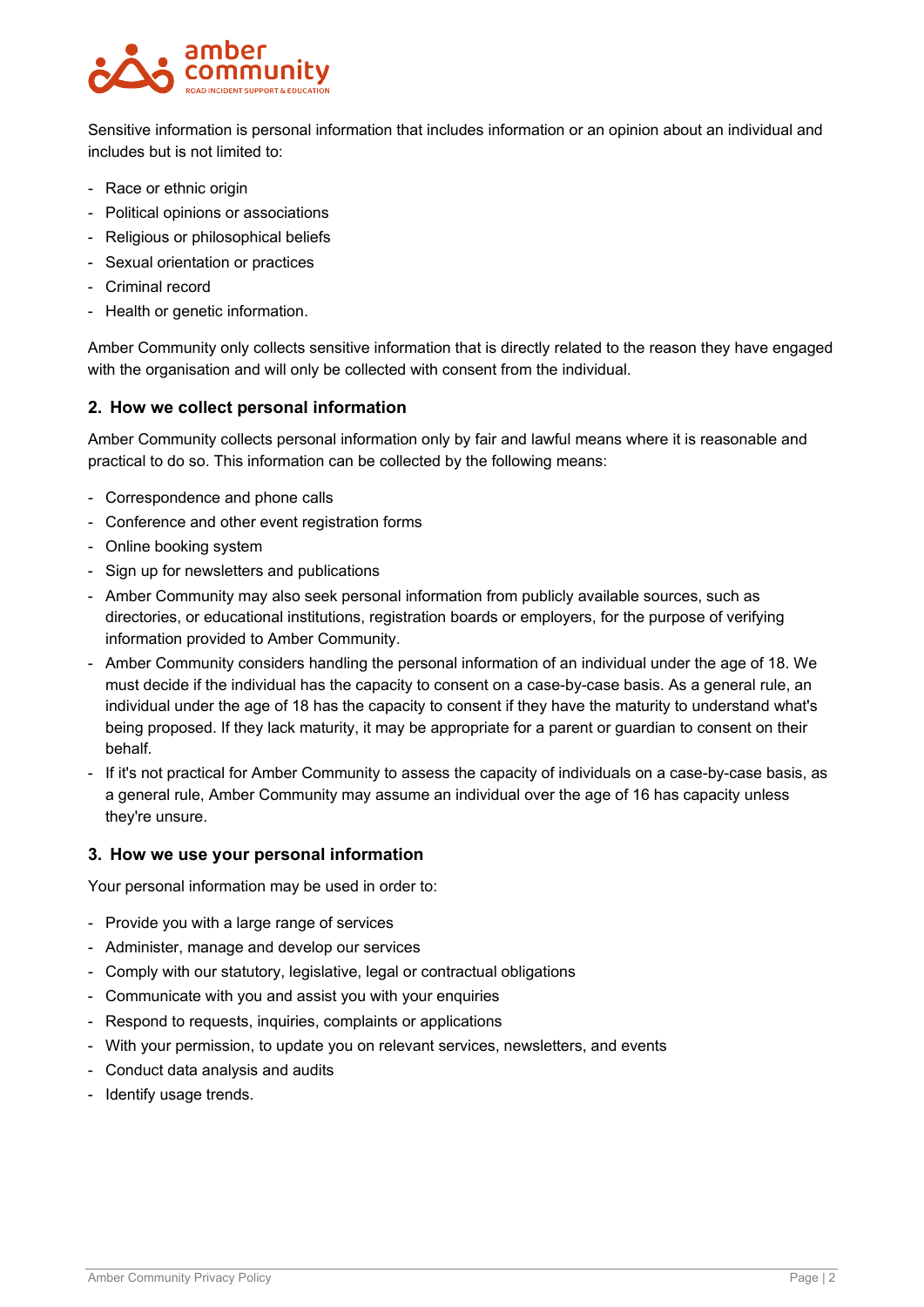

#### **4. When we disclose your personal information**

Amber Community has policies and systems to protect the privacy of clients and education program participants. However, for the purposes outlined above, we may at times disclose your personal information to external organisations. This information will only be disclosed with permission from the person in question. There are also occasions when deidentified information is disclosed:

- To our professional advisors, including auditors
- Government authorities, as required or authorised by law
- Providers of insurance products that cover the organisations' staff and activities
- Required by law: legal proceedings, courts and law enforcement
- Emergency: serious threats to life, health or safety.

#### **5. Accuracy of and access to personal information**

Amber Community strives to keep accurate records of the personal information we collect.

- Accuracy depends on the information provided to the organisation, and it is your choice about how much you wish to provide.
- You have a right to access your personal information held by Amber Community, and you can apply to the CEO in writing at [office.manager@ambercommunity.org.au.](mailto:office.manager@ambercommunity.org.au)
- Your request must contain your name and address, the contact number you used to access our services, sufficiently identify the information you wish to access and provide your authority if requesting information on behalf of another person.
- We may charge a fee to cover our reasonable costs in meeting an access request. You will be provided with access to the information within 30 days of the request (unless unusual circumstances apply).
- We are not required to give you access to your information if: it would be unlawful to do so; or denying access is required or authorised by an Australian law or a court/tribunal order; or to do so would likely prejudice one or more enforcement related activities conducted by, or on behalf of, an enforcement body.
- If we do not give you access to your information, you will receive a written notice that explains the reason for the refusal.
- You may print a copy of the Privacy Policy for your records.

## **6. Storing information**

Amber Community is required to store information for counselling clients for a minimum of seven years following the last contact and for records for children until the day the child turns 25 years of age. Records are kept for the following purposes. We take reasonable steps to protect your information against misuse, interference, loss, unauthorised access, and disclosure. These protective steps may include:

- confidentiality requirements of our employees and subcontractors
- limiting access to information to employees who have a need to use the information
- educating our employees in relation to obligations under the relevant Federal, State and Territory Acts and legislation and ethical codes of conduct for health practitioners
- document and file storage security policies
- security measures for restricted access to our systems
- deletion, destruction or de-identification of information where it is no longer required by us
- **Counselling clients:** To provide a record of your contact to ensure that you receive appropriate support
- **Road Trauma Awareness Seminars Program:** Here is a link related to holding and storing your information. [Privacy Policy for participants](https://ambercommunity.org.au/rtasonline/) is located at the bottom of the booking form.